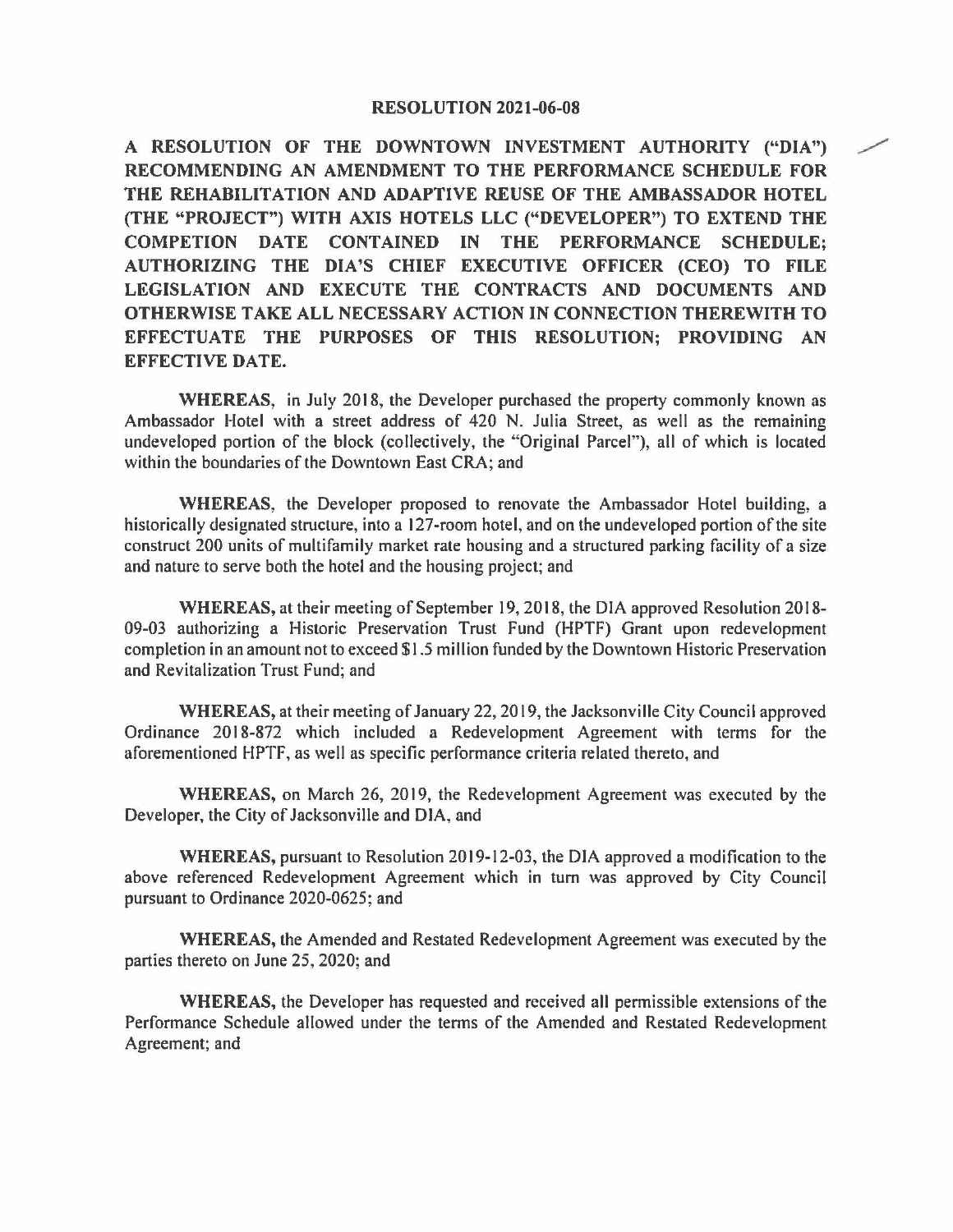RESOLUTION 2021-06-08 PAGE 2 OF 3

**WHEREAS,** following notice of default for failure to commence, the Developer has timely commenced to cure said default and has committed to close on financing for the Project by June 30, 2021 and Commence Construction by July 31, 2021 which DIA has agreed is a reasonable time to cure; and

**WHEREAS,** Developer requires an extension of the completion date in light of delay in commencement; and

**WHEREAS,** DIA staff, in discussion with the Developer, believe that an extension of the Completion Date from May 2, 2022 to December 31, 2022 is appropriate and will allow adequate time for completion of the Project; and

**WHEREAS,** to effectuate such an extension in the completion date, an amendment to the Amended and Restated Redevelopment Agreement will have to approved by City Council.

**NOW THEREFORE BE IT RESOLVED,** by the Downtown Investment Authority,

**Section 1.** The DIA finds that the recitals set forth above are true and correct and are incorporated herein by this reference.

**Section 2.** The DIA instructs the Chief Executive Officer of the Downtown Investment Authority to take all necessary actions, including the filing of legislation before the City Council, to modify and amend the Performance Schedule contained in the June 25, 2020 Amended and Restated Redevelopment Agreement between the City of Jacksonville, the Downtown Investment Authority and AXIS Hotels, LLC, in a manner necessary to extend the Completion of Construction Date from May 2, 2022 to December 31, 2022.

**Section 3.** The Chief Executive Officer is hereby authorized to execute the contracts and documents and otherwise take all necessary action in connection therewith to effectuate the purposes of this Resolution, provided however that it shall be pre-condition to the CEO's authority to execute any amendment that the Developer shall have cured the default in commencement by closing on its financing by June 30, 2021 and commencing construction by July 31, 2021.

**Section 4.** The Effective Date of this Resolution is the date upon execution of this Resolution by the Chair of the DIA Board.

[Signatures next page]